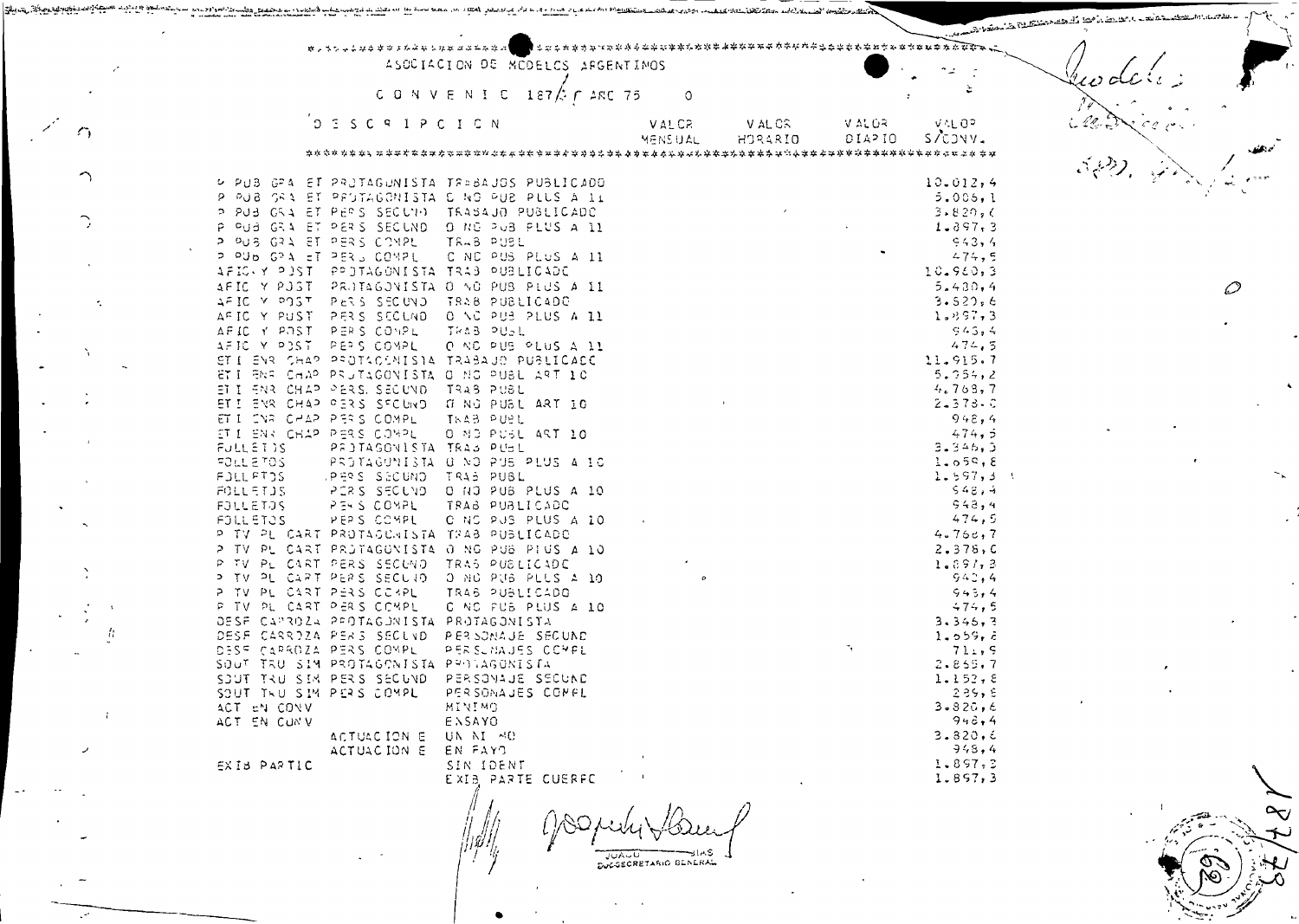hisall  $-$  hode, 305/75

 $580.47$ 

Ą

 $\beta_2$ s,  $\tau_2$   $\beta_2^{max}$  ,  $\tau_1$ 

 $\mathbf u$ 

مورد

医扁桃豆硷

U.,

الأنبولغ

الأفارس

r\$

ASPEIACION DE MODELOS ARGENTINOS CONVENTO 305 ASC 75  $\gamma$ 

D F S C R I P C I C N **VALDA**  $VAL$ 93.  $V H L P$  $\mathsf{VAL}(\mathbb{M})$ MENSUAL  $HJ = 1J$  $014513 - 5701.04$ 

MOD PPOFES DESFILE CLASICC MOD PROFES DESF SHUW CCRECG . NUD PROFES DESE CONFECCIONIST  $M(Y)$  PROFFS DESE LING BIK ETC MOD PROFES **DESF PEIN S/TINT** MUD PRUFES DESE PEIN CCA TINT MOD PROFCS DESF JOYAS NOO PROFES RECEPCIONISTAS MOD PROFES HORA DE PRUÉBÁ

220-Tin and University of Strawning

JOAGU'N LLAMISM :

 $14.016,7$ 

 $16.272, C$ 

 $3.055,7$ 

14.616,7

10.969.3

 $13.212, C$ 

 $14.510,7$ 

 $12.791,8$ 

 $4.564,8$